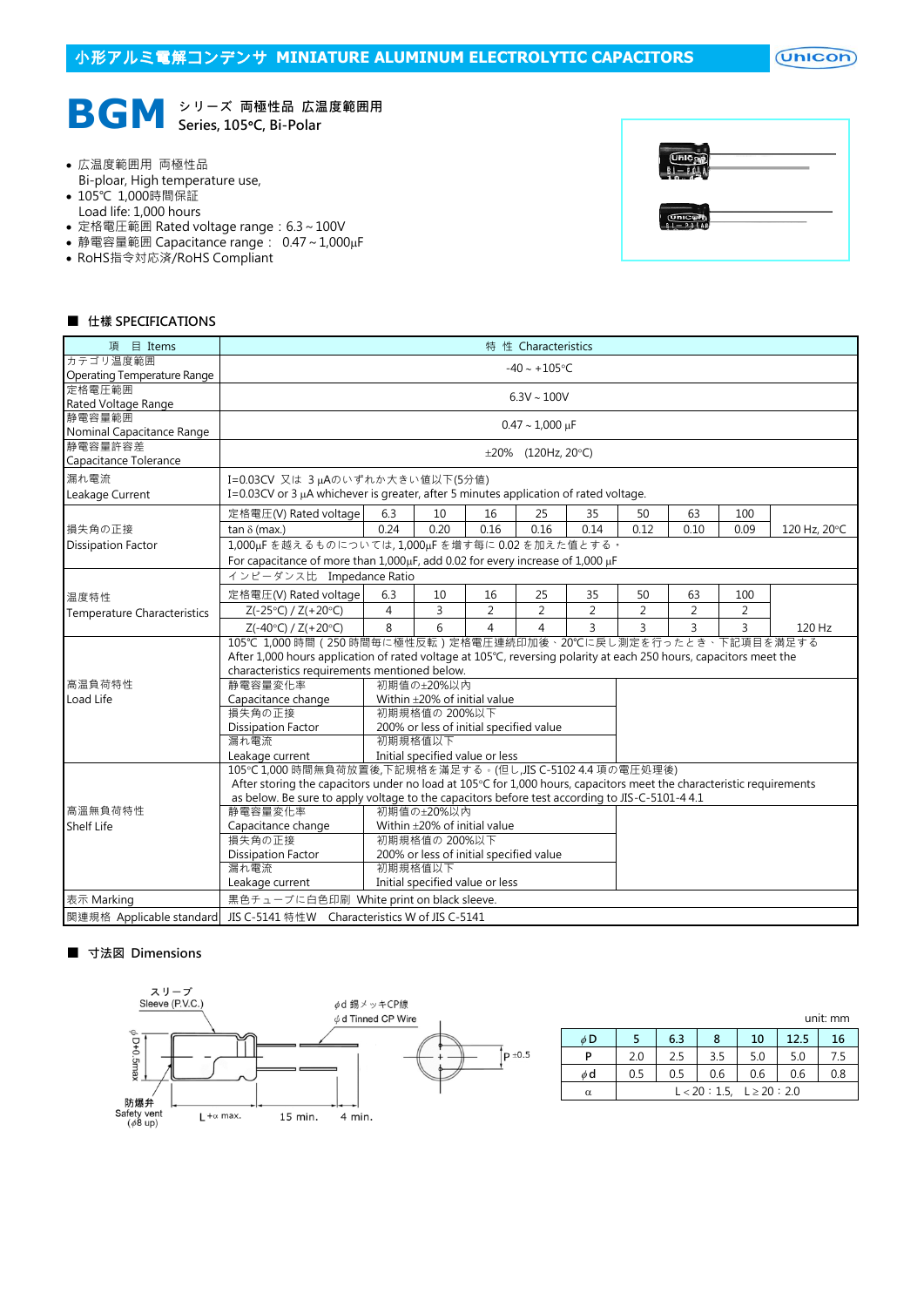$($ Unicon $)$ 

## ■ 品名コード体系 Part Numbering (例 example: 16V 470 µF)



#### ■ 寸法表 Standard Products Table

|                      | W.V. | 6.3              |     | 10               |     | 16               |     | 25               |     |
|----------------------|------|------------------|-----|------------------|-----|------------------|-----|------------------|-----|
| Cap. $(\mu \hat{F})$ | Code | (0)              |     | (1A)             |     | (1C)             |     | (1E)             |     |
| 10                   | 100  |                  |     |                  |     |                  |     | $5 \times 11$    | 34  |
| 22                   | 220  |                  |     | $5 \times 11$    | 42  | $6.3 \times 11$  | 51  | $6.3 \times 11$  | 55  |
| 33                   | 330  | $5 \times 11$    | 48  | $6.3 \times 11$  | 57  | $6.3 \times 11$  | 63  | $8 \times 11.5$  | 79  |
| 47                   | 470  | $6.3 \times 11$  | 61  | $6.3 \times 11$  | 67  | $8 \times 11.5$  | 89  | $10 \times 12.5$ | 100 |
| 100                  | 101  | $8 \times 11.5$  | 105 | $10 \times 12.5$ | 125 | $10 \times 12.5$ | 140 | $10 \times 16$   | 165 |
| 220                  | 221  | $10 \times 12.5$ | 165 | $10 \times 16$   | 205 | $10 \times 20$   | 280 | $12.5 \times 25$ | 335 |
| 330                  | 331  | $10 \times 16$   | 230 | $10 \times 20$   | 275 | $12.5 \times 20$ | 345 | $12.5 \times 25$ | 415 |
| 470                  | 471  | $10 \times 20$   | 300 | $12.5 \times 20$ | 370 | $12.5 \times 25$ | 460 | $16 \times 25$   | 540 |
| 1000                 | 102  | $12.5 \times 25$ | 550 | $16 \times 25$   | 665 | $16 \times 25$   | 745 | 16 x 31.5        | 870 |

| 35<br>W.V.     |                 | 50               |     | 63               |     | 100              |     |                  |      |
|----------------|-----------------|------------------|-----|------------------|-----|------------------|-----|------------------|------|
| Cap. $(\mu F)$ | Code            | (1V)             |     | (1H)             |     | (1)              |     | (2A)             |      |
| 0.47           | R47             |                  |     | $5 \times 11$    | 8   |                  |     | $5 \times 11$    | 10   |
| 1              | 1R <sub>0</sub> |                  |     | $5 \times 11$    | 12  |                  |     | $5 \times 11$    | 15   |
| 2.2            | 2R2             |                  |     | $5 \times 11$    | 18  | $5 \times 11$    | 19  | $6.3 \times 11$  | 22   |
| 3.3            | 3R3             |                  |     | $5 \times 11$    | 22  | $6.3 \times 11$  | 26  | $8 \times 11.5$  | 32   |
| 4.7            | 4R7             | $5 \times 11$    | 25  | $6.3 \times 11$  | 29  | $6.3 \times 11$  | 31  | $8 \times 11.5$  | 39   |
| 10             | 100             | $6.3 \times 11$  | 40  | $8 \times 11.5$  | 51  | $8 \times 11.5$  | 53  | $10 \times 12.5$ | 64   |
| 22             | 220             | $8 \times 11.5$  | 68  | $10 \times 12.5$ | 82  | $10 \times 16$   | 96  | $10 \times 20$   | 115  |
| 33             | 330             | $10 \times 12.5$ | 89  | $10 \times 16$   | 105 | $10 \times 20$   | 130 | $12.5 \times 20$ | 165  |
| 47             | 470             | $10 \times 12.5$ | 110 | $10 \times 20$   | 145 | $10 \times 20$   | 155 | $12.5 \times 25$ | 200  |
| 100            | 101             | $10 \times 20$   | 195 | $12.5 \times 25$ | 265 | $12.5 \times 25$ | 275 | $16 \times 25$   | 305  |
| 220            | 221             | $12.5 \times 25$ | 365 | $16 \times 25$   | 440 | 16 x 31.5        | 485 |                  |      |
| 330            | 331             | 16 x 25          | 490 | 16 x 31.5        | 590 |                  |     |                  |      |
| 470            | 471             | 16 x 25          | 585 |                  |     |                  |     | Size (mm)        | R.C. |

Allowable Ripple Current/定格リプル電流 (mArms) at 105℃ 120Hz

## 許容リプル電流の周波数補正係数 Frequency coefficient of allowable ripple current

| Frequency<br>Cap(nF) | 50 Hz | 120 Hz | 300 Hz | 1 KHz | 10 KHz $\sim$ |
|----------------------|-------|--------|--------|-------|---------------|
| $0.47 \sim 47$       | 0.75  | 1.00   | 1.35   | 1.57  | 2.00          |
| $100 - 470$          | 0.80  | 1.00   | 1.23   | 1.34  | 1.50          |
| 1000                 | 0.85  | 1.00   | 1.10   | 1.13  | 1.15          |

# **Nichicon**為1000小時 容量到6800 有18<sup>p</sup> 且尺寸縮小/不解 ??

# 下表保存 僅預防萬一要照 Nichicon 的 EP 105/BP 到 6800 uF 抄錄

尺寸仍維持依原 UNICON 目錄

|                | W.V. | 6.3             |     | 10              |     | 16               |     | 25              |     |
|----------------|------|-----------------|-----|-----------------|-----|------------------|-----|-----------------|-----|
| Cap. $(\mu F)$ | Code | (0)             |     | (1A)            |     | (1C)             |     | (1E)            |     |
| 22             | 220  |                 |     |                 |     | $5 \times 11$    | 57  | $6.3 \times 11$ | 65  |
| 33             | 330  |                 |     |                 |     | $5 \times 11$    | 70  | $6.3 \times 11$ | 80  |
| 47             | 470  |                 |     | $5 \times 11$   | 76  | $6.3 \times 11$  | 95  | $6.3 \times 11$ | 95  |
| 100            | 101  | $6.3 \times 11$ | 125 | $6.3 \times 11$ | 125 | $8 \times 11.5$  | 160 | $8 \times 11.5$ | 160 |
| 220            | 221  | $8 \times 11.5$ | 215 | $8 \times 11.5$ | 215 | $10 \times 12.5$ | 275 | $10 \times 16$  | 305 |